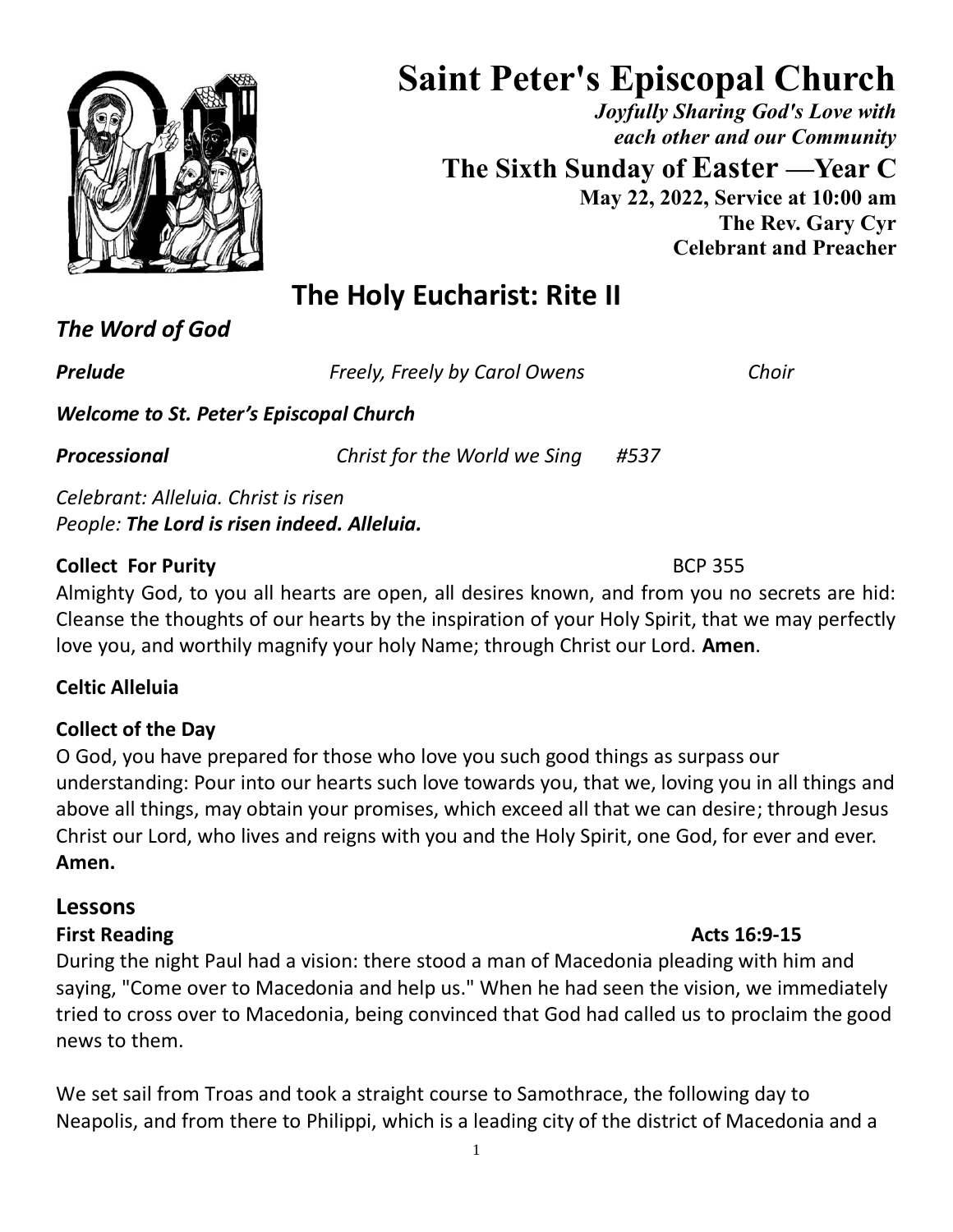Roman colony. We remained in this city for some days. On the sabbath day we went outside the gate by the river, where we supposed there was a place of prayer; and we sat down and spoke to the women who had gathered there. A certain woman named Lydia, a worshiper of God, was listening to us; she was from the city of Thyatira and a dealer in purple cloth. The Lord opened her heart to listen eagerly to what was said by Paul. When she and her household were baptized, she urged us, saying, "If you have judged me to be faithful to the Lord, come and stay at my home." And she prevailed upon us" *The Word of the Lord. Thanks be to God.*

#### **Psalm 67**

1 May God be merciful to us and bless us, \* **show us the light of his countenance and come to us.**

2 Let your ways be known upon earth, \* **your saving health among all nations.**

3 Let the peoples praise you, O God; \* **let all the peoples praise you.**

4 Let the nations be glad and sing for joy, \* **for you judge the peoples with equity and guide all the nations upon earth.**

5 Let the peoples praise you, O God; \* **let all the peoples praise you.**

6 The earth has brought forth her increase; \* **May God, our own God, give us his blessing.**

7 May God give us his blessing, \* **and may all the ends of the earth stand in awe of him.**

#### **Second Reading Constraining Second Revelation 21:10, 22-22:5**

In the spirit the angel carried me away to a great, high mountain and showed me the holy city Jerusalem coming down out of heaven from God. I saw no temple in the city, for its temple is the Lord God the Almighty and the Lamb. And the city has no need of sun or moon to shine on it, for the glory of God is its light, and its lamp is the Lamb. The nations will walk by its light, and the kings of the earth will bring their glory into it. Its gates will never be shut by day-- and there will be no night there. People will bring into it the glory and the honor of the nations. But nothing unclean will enter it, nor anyone who practices abomination or falsehood, but only those who are written in the Lamb's book of life.

Then the angel showed me the river of the water of life, bright as crystal, flowing from the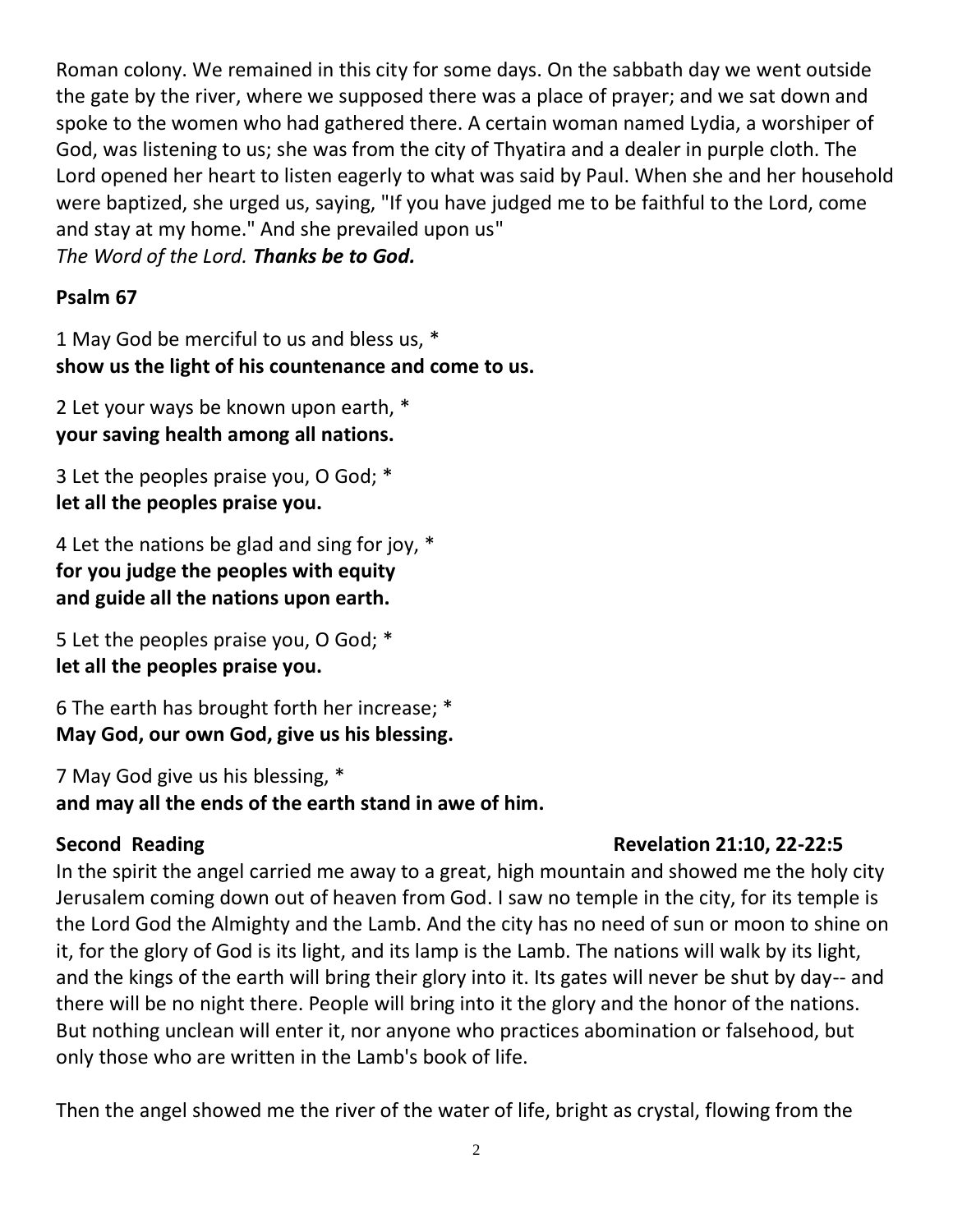throne of God and of the Lamb through the middle of the street of the city. On either side of the river is the tree of life with its twelve kinds of fruit, producing its fruit each month; and the leaves of the tree are for the healing of the nations. Nothing accursed will be found there anymore. But the throne of God and of the Lamb will be in it, and his servants will worship him; they will see his face, and his name will be on their foreheads. And there will be no more night; they need no light of lamp or sun, for the Lord God will be their light, and they will reign forever and ever.

*The Word of the Lord. Thanks be to God.*

*GRADUAL As Those of Old Their First Fruits Brought (V1,2/v3)* # 705

#### **GOSPEL John 14:23-29**

#### *The Holy Gospel of Our Lord Jesus Christ according to John. Glory to you, Lord Christ.*

Jesus said to Judas (not Iscariot), "Those who love me will keep my word, and my Father will love them, and we will come to them and make our home with them. Whoever does not love me does not keep my words; and the word that you hear is not mine, but is from the Father who sent me.

"I have said these things to you while I am still with you. But the Advocate, the Holy Spirit, whom the Father will send in my name, will teach you everything, and remind you of all that I have said to you. Peace, I leave with you; my peace I give to you. I do not give to you as the world gives. Do not let your hearts be troubled, and do not let them be afraid. You heard me say to you, I am going away, and I am coming to you.' If you loved me, you would rejoice that I am going to the Father, because the Father is greater than I. And now I have told you this before it occurs, so that when it does occur, you may believe." *The Gospel of the Lord. Praise to you, Lord Christ.*

# **Sermon**

|                        | Nicene Creed Please Stand.                                 | <b>BCP 358</b>                                                                |
|------------------------|------------------------------------------------------------|-------------------------------------------------------------------------------|
| We believe in one God, |                                                            |                                                                               |
|                        | the Father, the Almighty, maker of heaven and earth,       |                                                                               |
|                        | of all that is, seen and unseen.                           |                                                                               |
|                        |                                                            | We believe in one Lord, Jesus Christ, the only Son of God, eternally begotten |
|                        |                                                            | of the Father, God from God, Light from Light, true God from true God,        |
|                        | begotten, not made, of one Being with the Father.          |                                                                               |
|                        | Through him all things were made.                          |                                                                               |
|                        | For us and for our salvation he came down from heaven:     |                                                                               |
|                        | by the power of the Holy Spirit                            |                                                                               |
|                        | he became incarnate from the Virgin Mary and was made man. |                                                                               |
|                        | For our sake he was crucified under Pontius Pilate;        |                                                                               |
|                        | he suffered death and was buried.                          |                                                                               |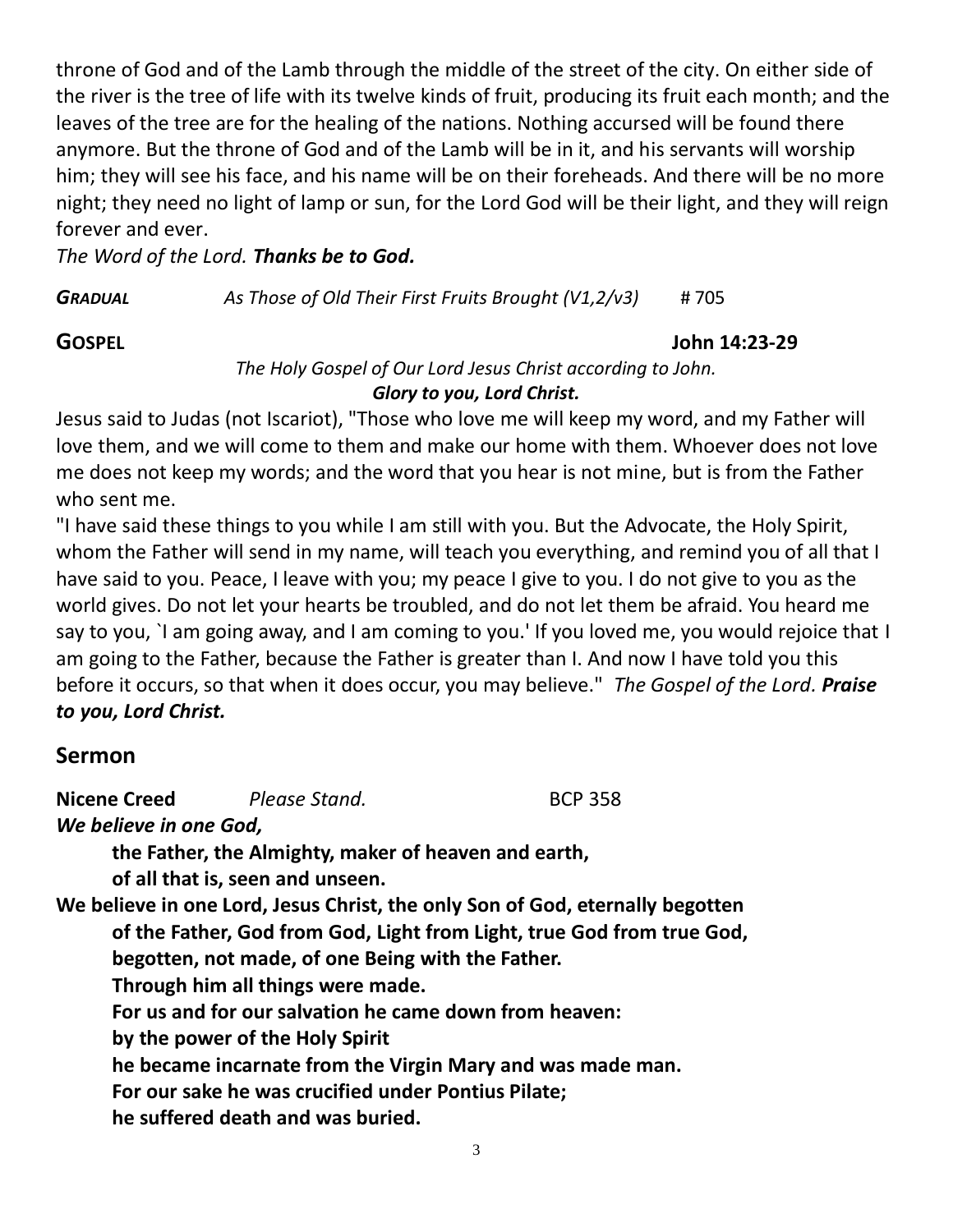**On the third day he rose again in accordance with the Scriptures; he ascended into heaven and is seated at the right hand of the Father. He will come again in glory to judge the living and the dead, and his kingdom will have no end.** 

**We believe in the Holy Spirit, the Lord, the giver of life,** 

**who proceeds from the Father and the Son. With the Father and the** 

 **Son he is worshiped and glorified. He has spoken through the Prophets.** 

**We believe in one holy catholic and apostolic Church.**

**We acknowledge one baptism for the forgiveness of sins.** 

**We look for the resurrection of the dead, and the life of the world to come. Amen.** 

# **Prayers of the People**

*Celebrant: Knowing that the risen Christ is here among us, let us pray in his name for the Church and for the world.*

*Let us pray.* 

Lector:

*Sisters and brothers* do not let your hearts be troubled, and do not let them be afraid. The God of peace has prepared for us such good things as surpass our understanding, so let us rejoice, saying, *"Let the peoples praise you, O God; Let all the peoples praise you."*

By the gift and power of the Holy Spirit, teach you Church to walk in the ways of Jesus. May the gospel be found our minds, in our hearts, and on our lips.

Silence

Let the peoples praise you, O God; **Let all the peoples praise you.**

Let the nation be glad and sing for joy, for judge the peoples with equity and guide all the nations upon earth. We look for the day, O God, when all the peoples gather around you throne in praise and worship. You may add your thanksgivings.

Silence

Let the peoples praise you, O God; **Let all the peoples praise you.**

O God from whom all good proceeds: bless the earth to bring forth her increase. Guide all your people to honor you by caring for your creation.

Silence

Let the peoples praise you, O God; **Let all the peoples praise you.**

Give to our city, O God, your peace. Shine the light of you love on those places that are plagued by gangs and violence, hatred, and sadness. Be merciful to us and bless us. Silence

Let the peoples praise you, O God; **Let all the peoples praise you.**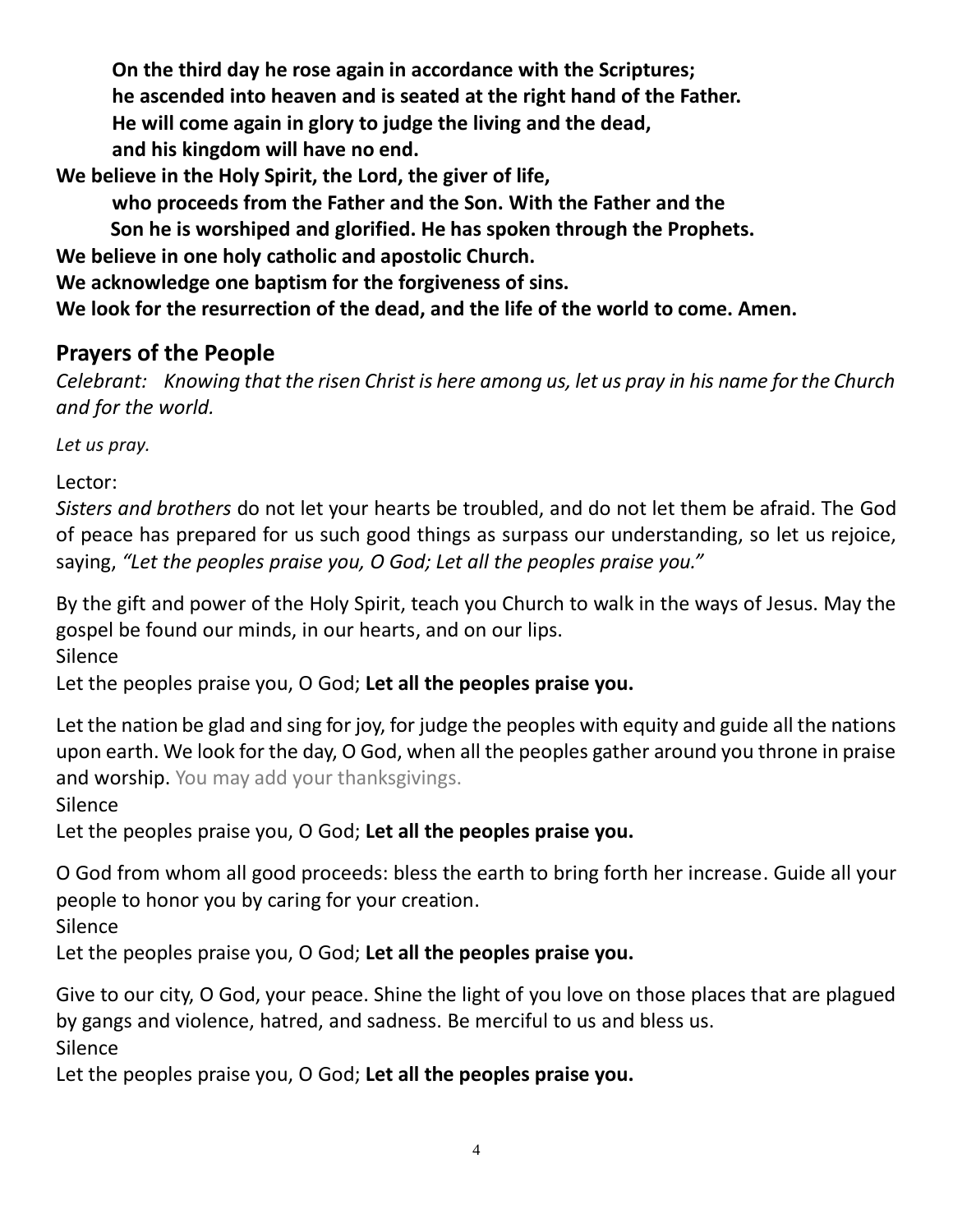Almighty God, let yours ways be known upon earth, your saving health among all nations. Give to the sick and suffering a taste of the water of life.

Silence

Let the peoples praise you, O God; **Let all the peoples praise you.**

Grant us, O God, by your mercy, entrance into you heavenly city where we might worship at you throne, see you face to face, and reign with you forever and ever. Silence

Let the peoples praise you, O God; **Let all the peoples praise you.**

### **Prayers of the People prayer list and Repose of the Soul list**

*Diocese of Arizona, Cycle of Prayer: We Pray for St. Barnabas on the Desert, Scottsdale, AZ*

*Celebrant: O God, our faith in the risen Christ is bound to affect the way we live and so, merciful Father, accept these prayers for the sake of your Son, our Savior Jesus Christ. Amen.*

**The Peace**

**Announcements:** Anniversaries, Birthdays and Travel

# **THE HOLY COMMUNION**

| <b>Offertory</b>                                 | All Things Bright and Beautiful       | #405     |
|--------------------------------------------------|---------------------------------------|----------|
| <b>Doxology</b>                                  |                                       | #380, V3 |
| <b>Praise God, from whom all blessings flow;</b> |                                       |          |
| Praise Him, all creatures here below;            |                                       |          |
| <b>Praise Him</b> above, ye heavenly host:       |                                       |          |
| Praise Father, Son, and Holy Ghost. Amen.        |                                       |          |
| <b>Presentation of the Gifts</b>                 |                                       |          |
|                                                  | All things come from you, O Lord,     |          |
|                                                  | And of Your own have we given to you. |          |
| Eucharistic Prayer C – The Great Thanksgiving    |                                       |          |
| The Lord be with you.                            |                                       |          |
| ابرمیز واخترید مواج امور                         |                                       |          |

**And also with you.** Lift up your hearts. **We lift them to the Lord.** Let us give thanks to the Lord our God. **It is right to give him thanks and praise.**

God of all power, Ruler of the Universe, you are worthy of glory and praise. **Glory to you for ever and ever.**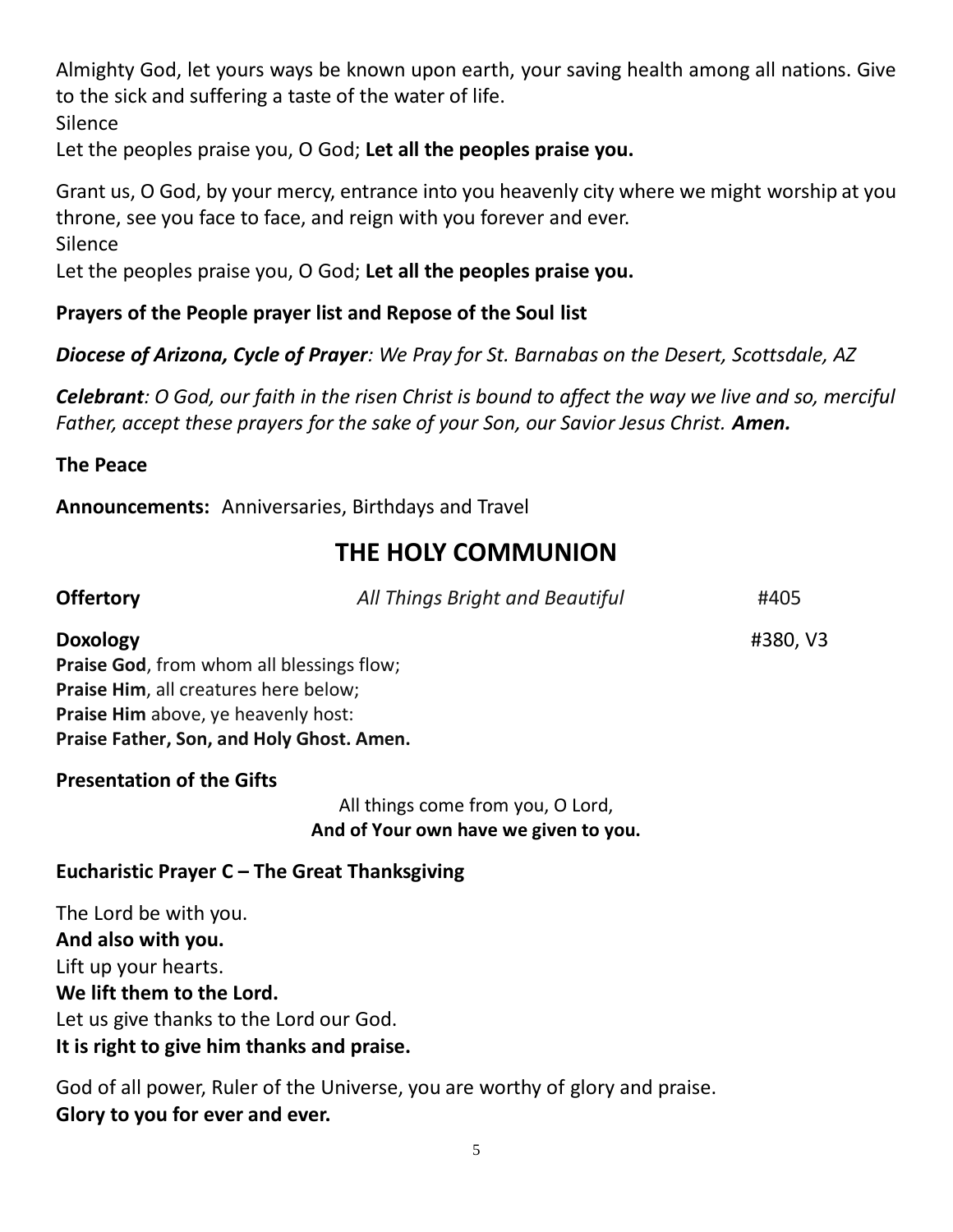At your command, all things came to be; the vast expanse of interstellar space, galaxies, suns, the planets in their courses, and this fragile earth, our island home. **By your will they were created and have their being.**

From the primal elements you brought forth the human race, and blessed us with memory, reason, and skill. You made us the rulers of creation. But we turned against you, and betrayed your trust; and we turned against one another. **Have mercy, Lord, for we are sinners in your sight.**

Again and again, you called us to return. Through prophets and sages you revealed your righteous Law. And in the fullness of time you sent your only Son, born of a woman, to fulfill your Law, to open for us the way of freedom and peace. **By his blood, he reconciled us. By his wounds, we are healed.**

And therefore we praise you, joining with the heavenly chorus, with prophets, apostles, and martyrs, and with all those in every generation who have looked to you in hope, to proclaim with them your glory, in their unending hymn:

Celebrant and People

### **Holy, Holy, Holy Lord, God of power and might, heaven and earth are full of your glory. Hosanna in the highest. Blessed is he who comes in the name of the Lord. Hosanna in the highest.**

The Celebrant continues

And so, Father, we who have been redeemed by him, and made a new people by water and the Spirit, now bring before you these gifts. Sanctify them by your Holy Spirit to be the Body and Blood of Jesus Christ our Lord.

On the night he was betrayed he took bread, said the blessing, broke the bread, and gave it to his friends, and said, "Take, eat: This is my Body, which is given for you. Do this for the remembrance of me."

After supper, he took the cup of wine, gave thanks, and said, "Drink this, all of you: This is my Blood of the new Covenant, which is shed for you and for many for the forgiveness of sins. Whenever you drink it, do this for the remembrance of me."

Remembering now his work of redemption, and offering to you this sacrifice of thanksgiving, We celebrate his death and resurrection, as we await the day of his coming.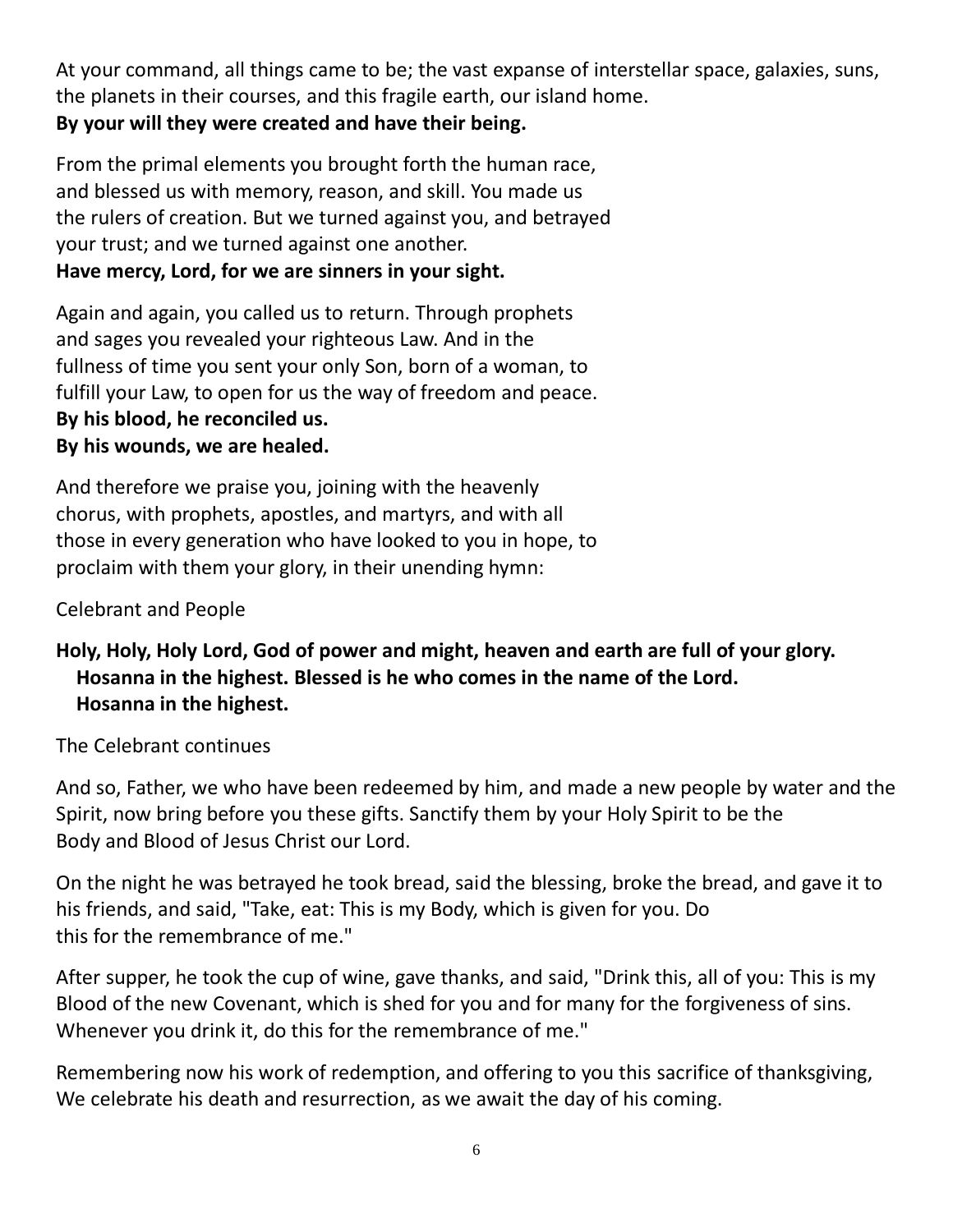Lord God of our Fathers: God of Abraham, Isaac, and Jacob; God and Father of our Lord Jesus Christ: Open our eyes to see your hand at work in the world about us. Deliver us from the presumption of coming to this Table for solace only, and not for strength; for pardon only, and not for renewal. Let the grace of this Holy Communion make us one body, one spirit in Christ, that we may worthily serve the world in his name. Risen Lord, be known to us in the breaking of the Bread.

Accept these prayers and praises, Father, through Jesus Christ our great High Priest, to whom, with you and the Holy Spirit, your Church gives honor, glory, and worship, from generation to generation. AMEN.

And now, as our Savior Christ has taught us, we are bold to say,

#### **The Lord's Prayer**  BCP 364

*Our Father, who art in heaven, hallowed be thy Name, thy kingdom come, thy will be done, on earth as it is in heaven. Give us this day our daily bread. And forgive us our trespasses, as we forgive those who trespass against us. And lead us not into temptation, but deliver us from evil. For thine is the kingdom, and the power, and the glory, for ever and ever. Amen.*

**The Breaking of the Bread**

Alleluia! Christ our Passover is sacrificed for us; **Therefore let us keep the feast. Alleluia!**

*Agnus Dei C117*Jesus, Lamb of God

The Gifts of God for the People of God. Take them in remembrance that Christ gave his life for you, and feed on him in your hearts by faith, with thanksgiving.

*(All baptized Christians are welcome to receive Communion. Receive the Consecrated Bread in open hands. If you are not able to receive Communion, we invite you to come to the rail, cross your arms over your chest, and the Priest will give you a blessing.)*

**Communion** *Come and Worship (Choir)*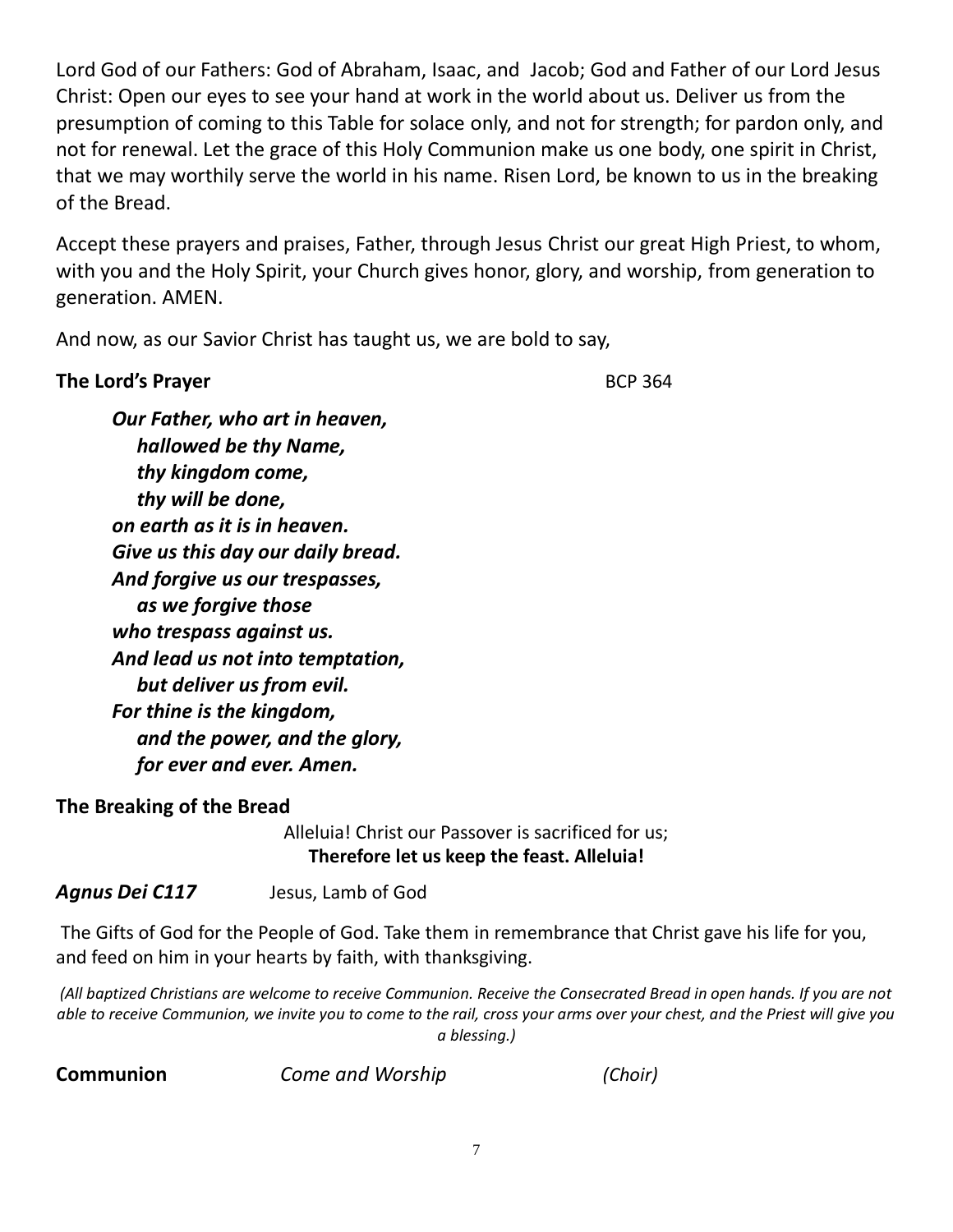**POST COMMUNION THANKSGIVING PRAYER** (The people may stand or kneel.)

Let us pray: **Gracious God, we thank you for feeding us with the body and blood of your Son Jesus Christ. May we, who share his body, live his risen life; we, who drink his cup, bring life to others; we, whom the Spirit lights, give light to the world. Keep us firm in the hope you have set before us, so that we and all your children shall be free, and the whole earth live to praise your name; through Christ our Lord. Amen.**

| <b>Blessing</b> |                                                                                 |      |
|-----------------|---------------------------------------------------------------------------------|------|
| Recessional     | How Wonderous and Great Thy Works, God of Praise                                | #533 |
| Dismissal       |                                                                                 |      |
| Celebrant       | Let us bless the Lord<br><b>THANKS BE TO GOD!</b><br><b>ALLELUIA! ALLELUIA!</b> |      |
| Postlude        | All Creatures of Our God and King<br>#400                                       |      |